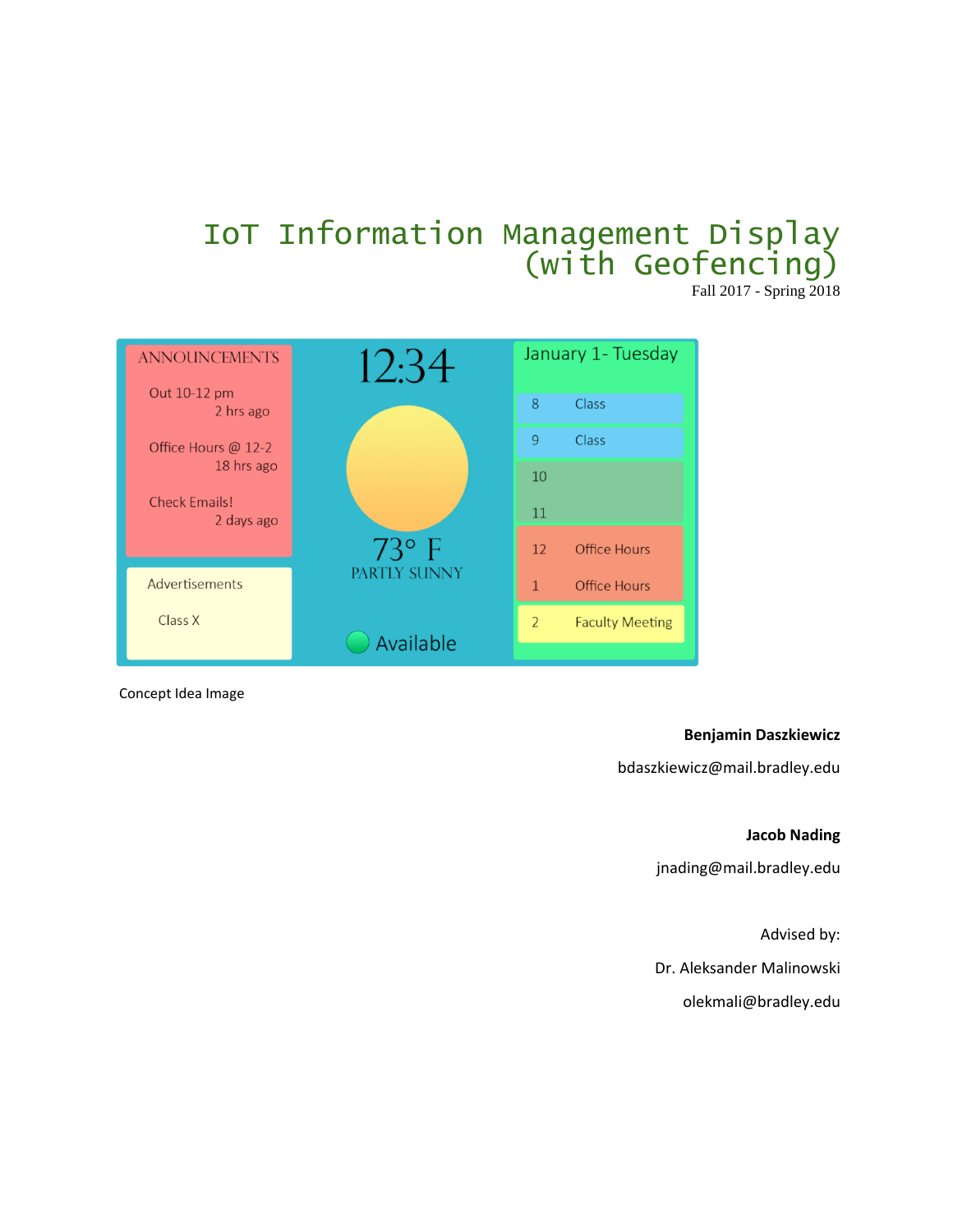# Abstract

This document provides a problem statement and functional requirements for the IoT Information Management Display (formerly IoT Smart Calendar) project advised by Dr. Aleksander Malinowski of the Electrical and Computer Engineering department at the Caterpillar College of Engineering and Technology at Bradley University. It also offers precursory solutions to some of the project's core requirements. The project is now in its second year of development. Benjamin Daszkiewicz and Jacob Nading are continuing the work started by Jason Morris and Cole Lindeman in the Fall of 2016.

# Problem Statement

The problem this project looks to address is lack of communication between faculty and students. Too often in higher learning, busy schedules and an inability to communicate face-to-face result in underachievement by students. While a professor may have office hours, busy students may opt to skip the office hours instead of take the time to seek out the professor or send an email from their personal device to schedule an appointment.

Dr. Malinowski, and later another faculty member, expressed interest in having an interactive board with which to communicate with students. The IoT Information Management Display is a central location where a professor or other professionals can display information regarding their schedule, announcements, and information that may otherwise be cumbersome for others to find. Where an office visitor may otherwise have to navigate clumsy websites on their device to find out when the faculty will return, they could instead use the display to instantly see his or her general location and information on their office hours. The basic functionality of the calendar is an ongoing project; however, as will be described in Proposed Solution, the goal is to implement more features, but also to create a more approachable display that encourages user touch interaction. New display software will be developed using both recycled technologies from the existing prototype and new technologies. The new software will be compatible with the prototype display and may be installed on that hardware as well as on as many new instances of hardware as is desired. Currently one new display is desired.

# Minimum Functionality Requirements

The list of features for the calendar project will remain flexible aside from a few foundational ideas that must be included for minimum functionality. Once the minimum functionality is integrated, project development will continue to implement extra useful functionality and improve the visual characteristics of what is already installed until the project deadline is reached. Project management software will help to ensure that there is always a stable version of the software available to ensure a deliverable product at any time one is due during the development process. Additional details of the requirements may be found in the form of a solution description under their respective Solutions sub-heading.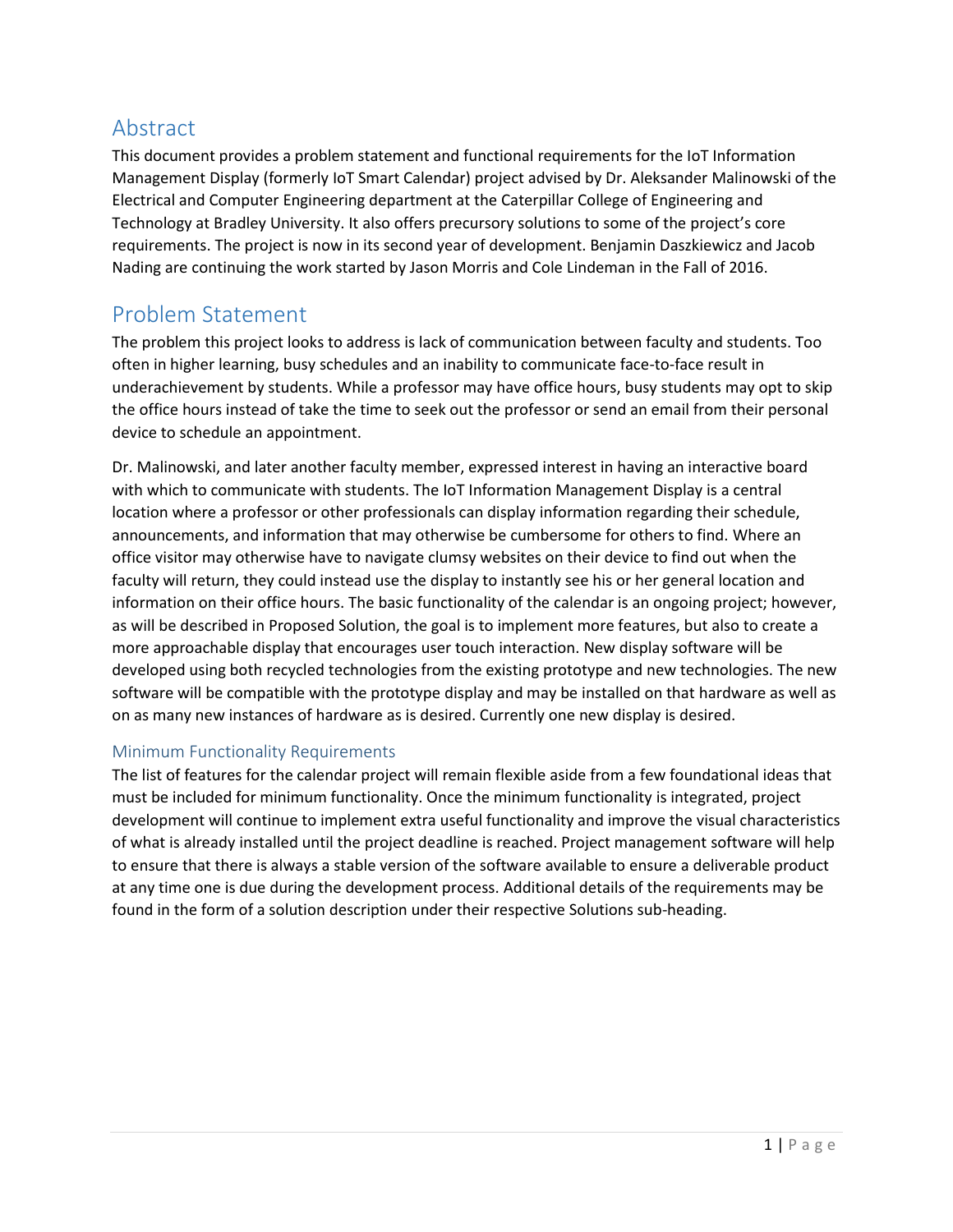The minimum functionality demanded by Dr. Malinowski and other project backers includes the following:

- Daily calendar data
	- $\circ$  Display must show professor's schedule, synchronized automatically from their Google calendar account
- Short memos/announcements including an urgent announcement feature
	- $\circ$  Professor must be able to easily publish an announcement to the Display remotely from their personal device
- Advertisements for courses instructed by the calendar owner
	- o Display must contain automatic timeout feature that displays relevant course advertisements when other functionality is not in use
- Paging functionality based on geofencing
	- $\circ$  Server must receive GPS data from professor's personal device to detect location relative to geofence and cross-reference calendar. Paging button must send message to professor's cell phone via SMS
- Current and forecast weather data
	- $\circ$  Display users should be able to access current and forecast local weather data and maps

### Additional Functionality

The proposed timeline is to begin implementing these features halfway through the design process after the minimal functionality is completed. Not all of the listed functionality is expected to be completed by the completion date. Instead, we will implement as much as we can, and remaining features may be implemented by future teams. Due to the uncertain nature of when they will be implemented and by whom, description of additional functionality is left general.

- Attractive and user-friendly app-like display
- E-mail and/or text faculty via Display
- Appointment scheduler
- Twitter account link for announcements

# Proposed Solutions

Our preliminary solutions to minimal functionality will first include reviewing Jason Morris and Cole Lindeman's prior work on the Display. Dr. Malinowski expressed a desire to alter some of the methods used to meet the project requirements. The review of their work will be in search of code or implementation strategies that help facilitate what will be closer to a ground-up redesign of the current Display. Comparison is drawn here for how functionality will differ between the new and prototype versions when discussing functionality that is already included in the prototype.

# Features and Functionality

#### Calendar

The calendar will display the current day's schedule. We will first attempt to embed the calendar directly from Google Calendar using the Google API, as that should be less technically difficult and will provide a starting point for functionality. Once it is up and working, the calendar section may be revisited to customize the display, while pulling only the data using the Google Calendar API. Clicking on the daily view of the calendar from the main display screen will bring up a larger calendar display that can be navigated to show past and future events.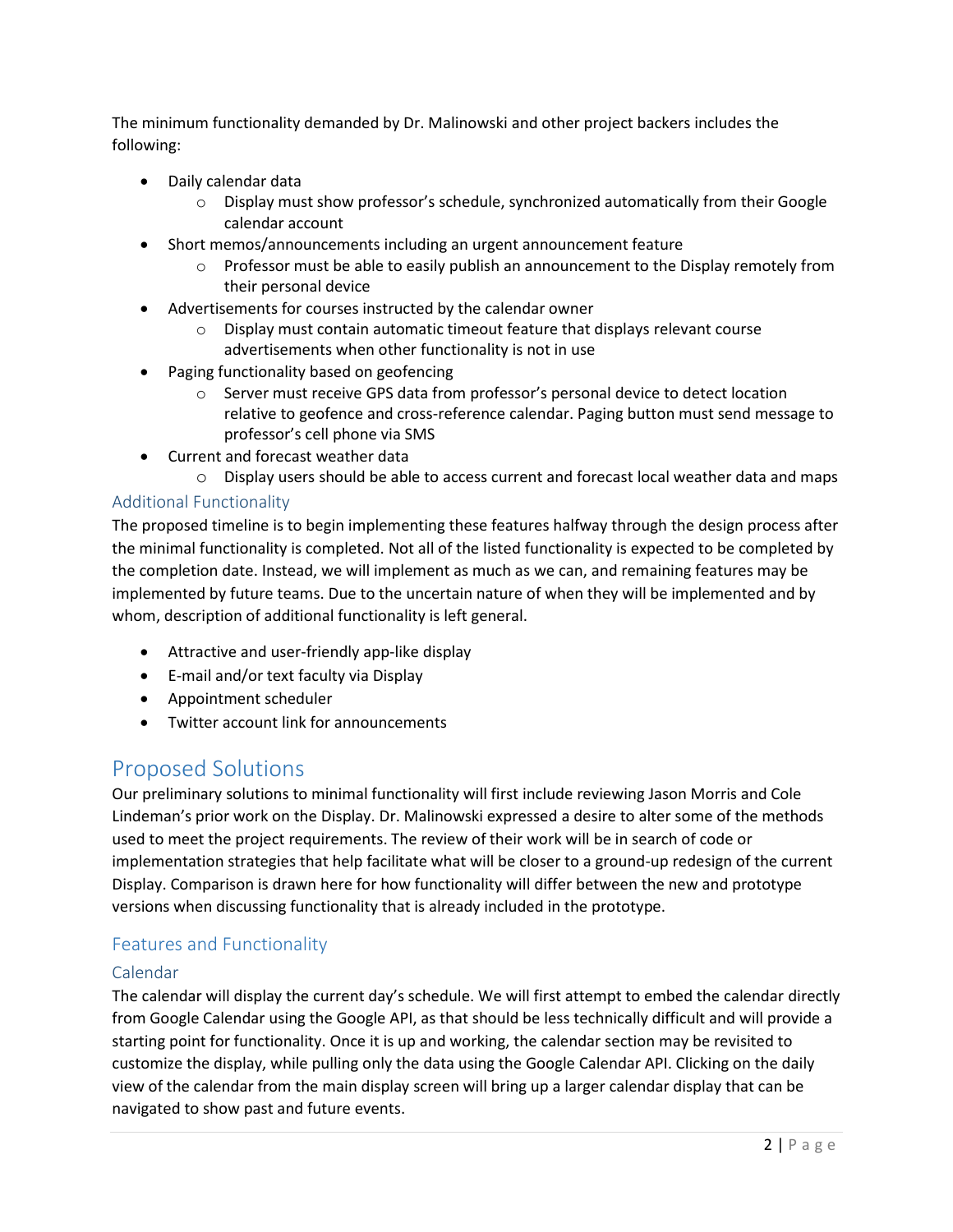The current version of the Display includes calendar functionality. Our goal is for the new version to maintain the calendar functionality. If there is enough time, we would like to improve the default look of the calendar that is used be the Google API. This would be accomplished by pulling data from the calendar and embedding it into a custom user interface.

### Memos/Announcements

The current Display does not have an easy interface for the professor to post announcements that are last minute or not included on the calendar. We plan to implement such a system through SMS, a Twitter feed, or some other such easy messaging platform. The most recent couple of announcements will display on the home screen and less recent announcements will be reachable by tapping the announcements section.

# Current and Forecast Weather Data

The prototype display developed last year had weather displays added after the end of the project deadline. The data is displayed in HTML format from a link that gets current weather data. The new Display may use a more dynamic API that allows custom UI development to improve its visual appeal. The main portion of the display homepage will be a real-time image representing current weather conditions. It may also include a visual for a condensed forecast. The data will be accessed via weather.gov. Like the calendar portion of the display, a more detailed version will appear when it is touched from the homepage.

### Paging Functionality Based on Geofencing

Geofencing is a method of GPS location where instead of the user-end utilizing the precise coordinates of the GPS data, it instead cross-references the exact coordinates with a geographical border or "fence," and returns whether or not the GPS transmitter is inside the fence.

In this case, the fence will be drawn to the specifications of the professor. For instance, if the professor wants to be page-able while inside the building, the GPS coordinates of the building boundaries will be used. GPS data will then be taken periodically from the professor's cellphone via an app and checked against the fence. Apps to achieve this purpose already exist and would be a preferable solution over building our own app from scratch. If the phone is within the paging boundaries, and the professor has available hours (cross-referenced with the calendar), a paging "button" will be touchable on the display and a message will be sent to the professor's phone indicating that they are needed at their office. This allows the professor to have a degree of flexibility during office hours to get coffee, visit a colleague's office, or use the restroom.

A camera at the Display may be included to discourage extraneous paging, and door sensors may be used to complement the geofencing data to help locate the faculty member. The current Display does not have any of this functionality.

#### Advertisements

The advertisements section of the software will appear under two circumstances. In one circumstance, the Display will time out and switch over to a slideshow of static images that the professor can prepare in advance. The images will advertise courses that the professor teaches. The advertisements will also be accessible on demand through the touch functionality.